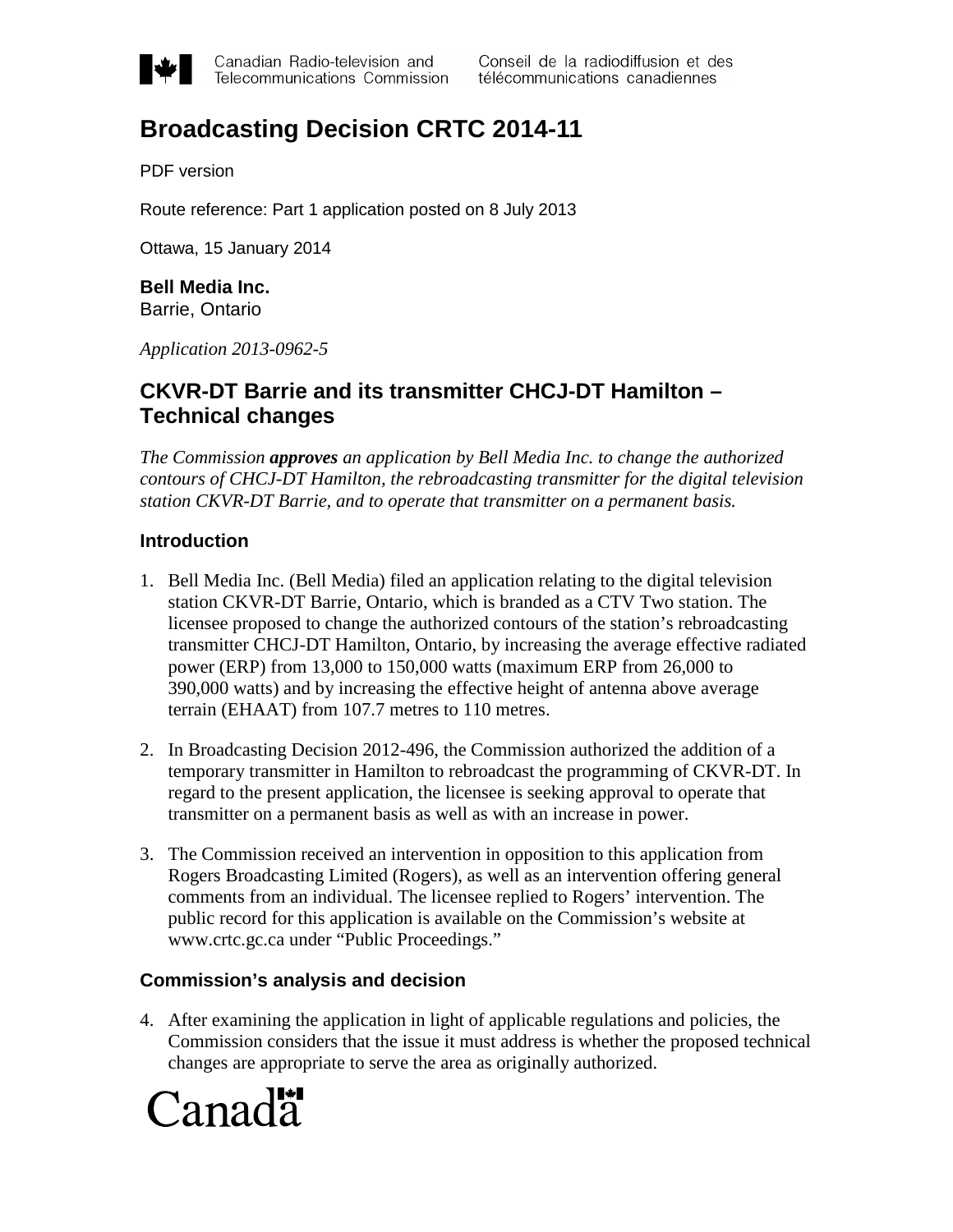#### **Intervention by Rogers**

- 5. Rogers submitted that Bell Media did not provide a sufficient rationale for its request to operate CHCJ-DT at the present location on a permanent basis and with a higher ERP. It further submitted that approval of the application would significantly alter the technical parameters under which the transmitter was originally approved. Rogers argued that the proposed increase in ERP would extend the coverage of that transmitter in such a way that the revised contours would cover a population more than twice that under the proposal originally approved in Broadcasting Decision 2012-51. It noted the licensee's statement in its application that the proposed contours would cover a population of 2.1 million within the local service area and 5.2 million within the regional service area, representing an increase of 126% and 100%, respectively, over the population residing within the originally approved contours.
- 6. Further, Rogers argued that given the major impact of the previously approved expansion of CKVR-DT's service on Citytv, OMNI.1 and other broadcasters in the market, any further impact due to an even stronger presence of the CTV Two service in southern Ontario should not be permitted.

### **Licensee's reply**

- 7. Bell Media stated that its original intent was to co-locate the channel at the existing CHCH-TV facility owned by Channel Zero Inc. (Channel Zero), but that it was forced to find an alternative site since it was unable to come to a financial agreement to rent the tower and building space.
- 8. The licensee explained that its inability to come to an agreement with Channel Zero led it to apply to temporarily operate a transmitter in Hamilton at a tower owned by Bell-Nexacor for one year (see Broadcasting Decision 2012-496). It stated that the technical parameters proposed in the present application are not intended to increase the service area but are necessary given that the Bell Media facility is at a much lower elevation than the CHCH-TV facility. It added that more power is required to overcome the interference on channel 35 used by other broadcasters in the area, and that channel 36 is also being used by another party, which causes additional interference.
- 9. In regard to Rogers' comment relating to the impact of an even stronger presence for CTV Two in the southern Ontario market, Bell Media stated that the current application does not materially change what was approved in Broadcasting Decision 2012-51.
- 10. Finally, in regard to the greater coverage area, Bell Media indicated that the Kitchener-Waterloo area was already captured in the original application, and that the small change to the transmitter's service area is not material since the Toronto television market is already served by CKVR-DT.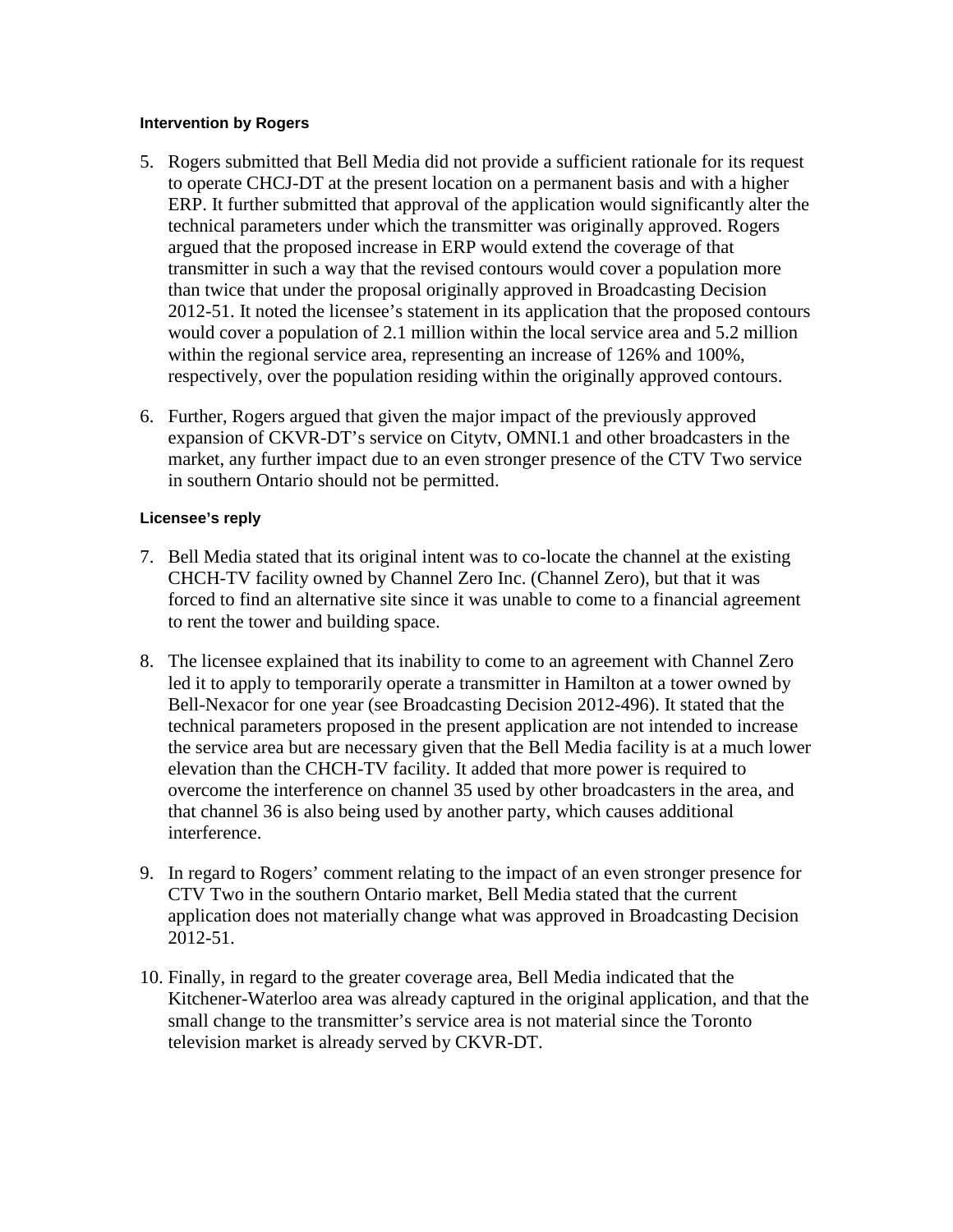#### **Commission's decision**

- 11. The Commission notes that the proposed technical parameters for CHCJ-DT would result in a total population of 5.18 million being encompassed in the transmitter's regional contour, whereas the originally authorized regional contour for the transmitter, as approved in Broadcasting Decision 2012-51, would have encompassed a population of approximately 4.38 million. Based on the Commission's analysis, the proposal would therefore represent an increase to the transmitter's over-the-air (OTA) reach of 18% over and above its originally authorized contour, largely resulting from an increased footprint to the north and west, much less than the 100% increase suggested by Rogers.
- 12. The Commission further notes that much of the new areas that would be served in the proposed coverage contour are already covered by the contours of the originating transmitter to the north, CKVR-DT. When subtracting the areas already covered by CKVR-DT, the proposed contours represent an actual increase of only 8%. Given that  $6\%$  of Canadians watch OTA television,<sup>[1](#page-2-0)</sup> the increase would translate into less than ten thousand potential additional OTA television viewers.
- 13. Changes in the contour are to be expected when a transmitter site is changed. In the Commission's view, the proposed contours are similar to those originally authorized in Broadcasting Decision 2012-51. Given this and the modest increase in OTA television viewership, the Commission considers that the proposed technical parameters are appropriate to serve the area as originally authorized. Moreover, approval of the application would not in any way increase distribution, by broadcasting distribution undertakings, of CKVR-DT in and around the Toronto region.

# **Conclusion**

 $\overline{a}$ 

- 14. In light of the above, the Commission **approves** the application by Bell Media Inc. to change the authorized contours of CHCJ-DT Hamilton, the rebroadcasting transmitter for CKVR-DT Barrie, by increasing the average ERP from 13,000 to 150,000 watts (maximum ERP from 26,000 to 390,000 watts) and by increasing the EHAAT from 107.7 metres to 110 metres, and to operate that transmitter on a permanent basis.
- 15. The Commission reminds the licensee that, pursuant to section 22(1) of the *Broadcasting Act*, this authority will only be effective when the Department of Industry notifies the Commission that its technical requirements have been met and that a broadcasting certificate will be issued.
- 16. In Broadcasting Decision 2012-51, the Commission required Bell Media to abide by commitments it made to maintain a level of nine hours and 55 minutes of local programming for the Barrie market each broadcast week; to keep the station in operation for the duration of its licence term; and not to solicit local advertising in the

<span id="page-2-0"></span><sup>&</sup>lt;sup>1</sup> See Broadcasting Notice of Invitation 2013-563.